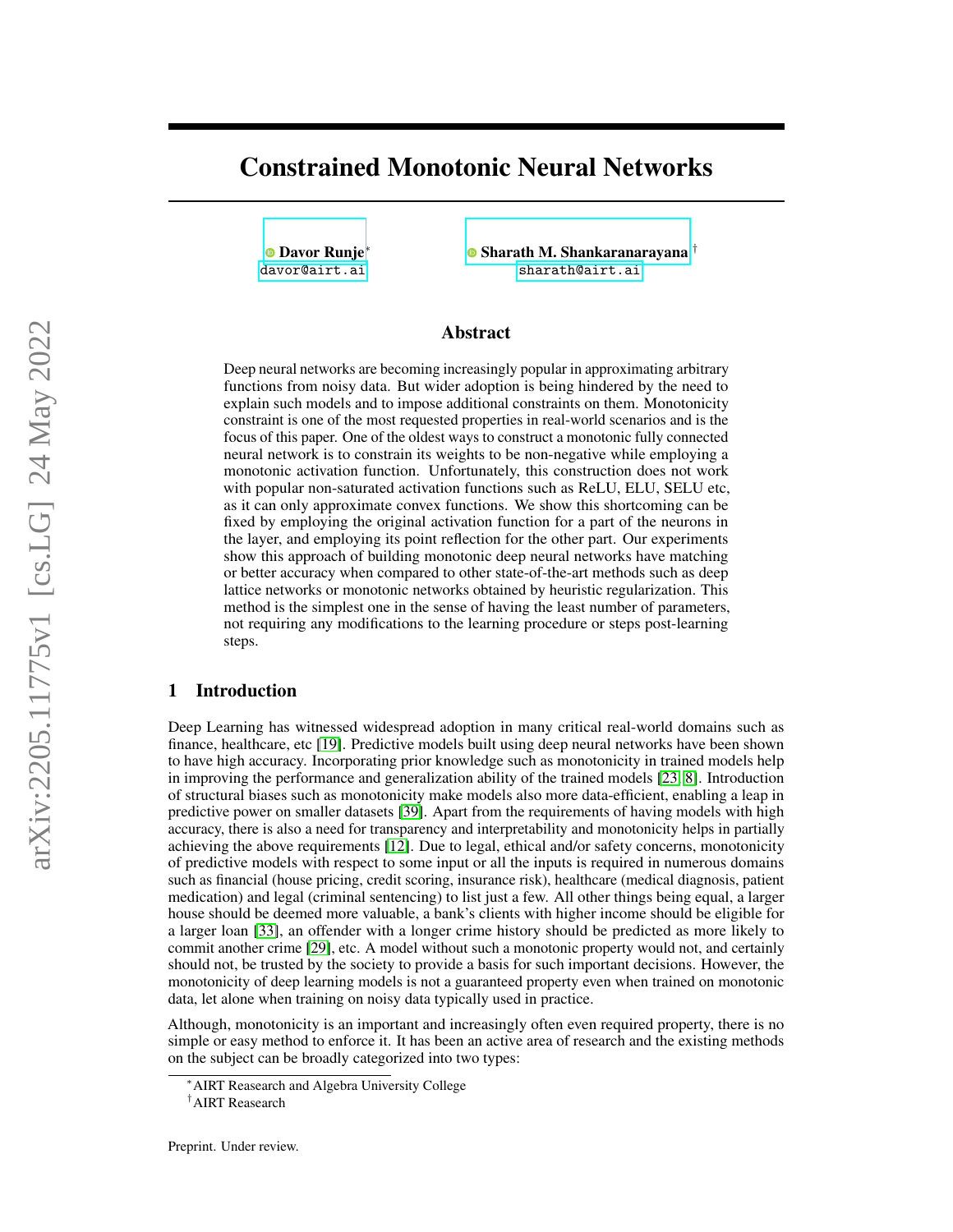- 1. Monotonic architectures by construction: This line of research focuses on neural architectures guaranteeing monotonicity by construction [\[1,](#page-9-3) [34,](#page-10-4) [7,](#page-9-4) [22,](#page-10-5) [41\]](#page-10-6).
- 2. Monotonicity by regularization: This line of research focuses on enforcing monotonicity in neural networks during training by employing a modified loss function or a heuristic regularization term [\[35,](#page-10-7) [11\]](#page-9-5). However, employing a modified loss function or a regularization term give us no guarantees that the trained model is indeed monotonic. A recent line of research work focuses on verifying/certifying monotonicity of such models [\[36,](#page-10-8) [20\]](#page-9-6). These approaches are computationally very expensive and they require multiple retraining cycles to enforce monotonicity.

We will give a more detail account of the existing methods in the next section.

The simplest method to achieve monotonicity by construction is to constrain the weights of the fully connected neural network to have only non-negative (for non-decreasing variables) or only nonpositive values (for non-ascending) variables when used in conjunction with a monotonic activation function, a technique known for almost 30 years [\[1\]](#page-9-3). However, this method does not work well in practice. When used in conjuction with saturated (bounded) activation functions such as the sigmoid and hyperbolic tangent, these models are difficult to train, i.e. they do not converge to a good solution. On the other hand, when used with non-saturated (unbounded) convex activation functions such as ReLU [\[24\]](#page-10-9), the resulting models are always convex [\[20\]](#page-9-6), severely limiting the applicability of the method in practice.

The main contribution of this paper is a simple modification of the method above which, in conjuction with non-saturated activation functions, is capable of approximating non-convex functions as well: if both concave and convex monotone activation functions are used in a neural network with constrained weights, it regains the ability to approximate monotone continuous functions that are either convex, concave or nothing of the above.

There are a number of possible ways to satisfy this condition, with the simplest one using both an activation function  $\breve{\rho}$  and its point reflection with respect to point  $(0, 0)$  defined as:

$$
\hat{\rho}(x) = -\breve{\rho}(-x)
$$

Assuming the original activation function a is both monotonic and convex, the properties holding for ReLU, ELU, SELU and Softplus, the proposed modification uses the original activation function  $a$ on a part of the neurons in the network and its point reflection  $\dot{a}$  on the rest of the neurons.

Depending on whether should the resulting model be convex, concave or neither, the part of the neurons using the original activation function is all, nothing or something in between, respectively.

The resulting model is guaranteed to be monotonic, can be used in conjunction with any convex monotonic non-saturated activation function, doesn't have any additional parameters compared to a non-monotonic fully-connected network for the same task and can be trained without any additional requirements on the learning procedure. Experimental results show it is exceeding the performance of all other state-of-the-art methods, all while being both simpler (in number of parameters) and easier to train.

Our contributions can be summarized as follows:

- 1. We propose a modification to an existing constricted neural network layer enabling it to model non-convex functions when used with non-saturated monotone convex activation functions such as ReLU, ELU, SELU and alike.
- 2. We perform comparison with other recent works and show that our proposed novel neural network block can yield comparable and in some cases better results than the previous state-of-the-art and with significantly less parameters.

# 2 Related work

Methods to build monotonic models can be broadly categorized into two broad categories: monotonic by construction and monotonic by regularization. Before dwelling deeper into those methods, we give a short overview of activation functions as they are crucial to understanding our work.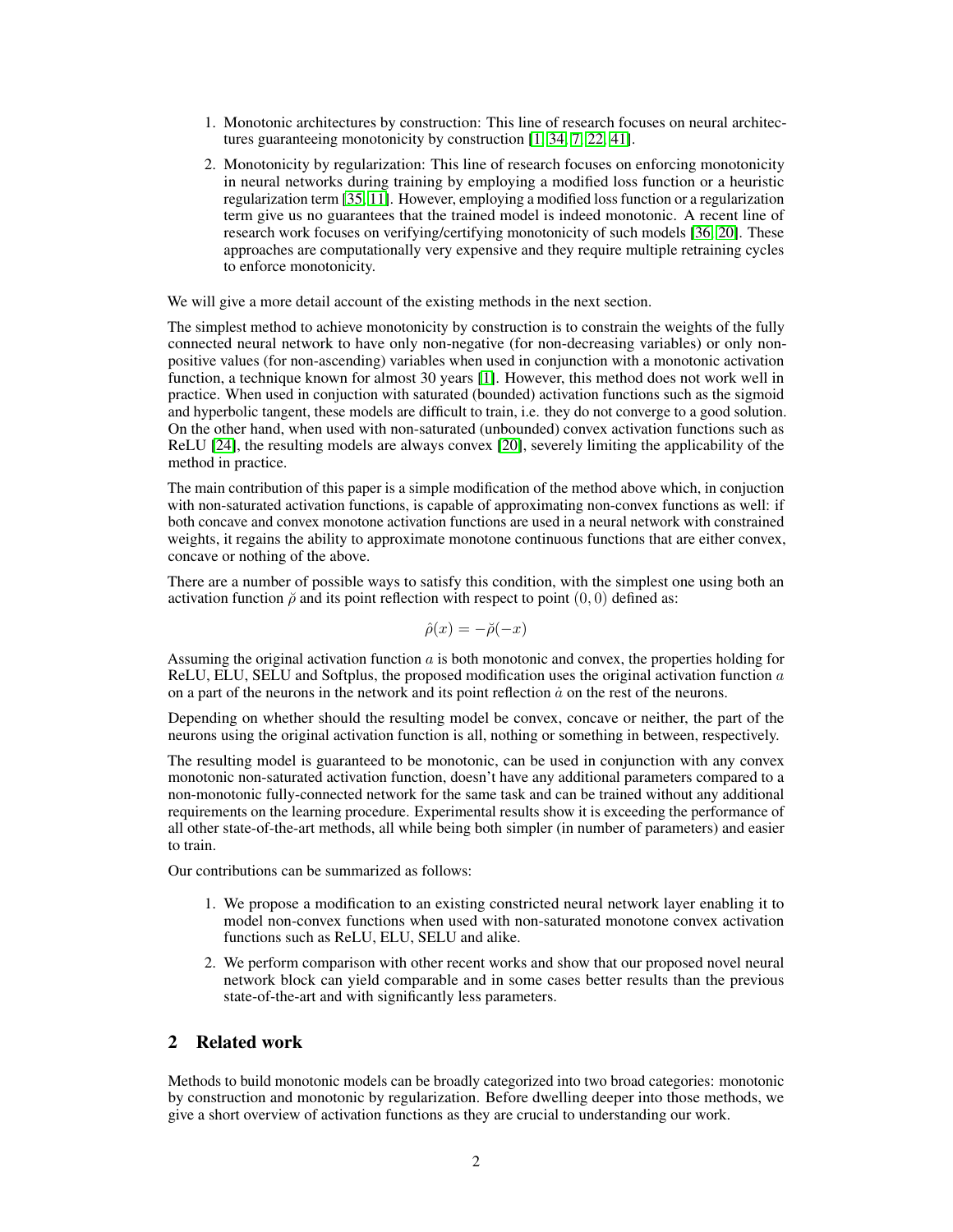### 2.1 Activation functions

Right from it's inception in perceptron [\[28\]](#page-10-10), non linear activation functions have historically been one of the most important components of neural networks. Previously, the saturated functions such as the sigmoid [\[30\]](#page-10-11), the hyperbolic tangent [\[25\]](#page-10-12) and its variants were the most common choice of activation functions.

Currently, one of the most important factors for state-of-the-art results accomplished by the modern neural networks is use of non-saturated activation functions. The use of *Rectified Linear Unit* (ReLU) [\[24,](#page-10-9) [10\]](#page-9-7) as activation function was instrumental in achieving good performance in newer architectures. The ReLU has since become defacto choice of activation in most of the practical implementations and continues to be widely used because of its advantages such as simple computation, representational sparsity and linearity.

Later, small modifications to ReLU activation function termed *Leaky ReLU* [\[21\]](#page-10-13) and *Exponential Linear Unit* (ELU) [\[5\]](#page-9-8) were proposed to address the problem of dead neurons in ReLU. A parametic form of Leaky ReLU termed *Parametric ReLU* (PReLU) was later proposed in [\[13\]](#page-9-9). The authors of [\[13\]](#page-9-9) also introduced a better initialization scheme for these rectifier-like activation functions that helped in exploring powerful deep neural architectures and was one of the first works that surpassed the human performance in Imagenet classification task [\[31\]](#page-10-14). The major advantages attributed to the use of non-saturated activation functions such as ReLU, Leaky ReLU, ELU and PReLU over the saturated ones such as *sigmoid* and *hyperbolic tangent* are alleviation of the problem of exploding and vanishing gradient and acceleration of the convergence during training [\[40\]](#page-10-15).

The more recent works on activation functions such as *Softplus* [\[43\]](#page-10-16), *Gaussian Error Linear Units* (GELU) [\[14\]](#page-9-10), *Swish* [\[27\]](#page-10-17), *Scaled Exponential Linear Unit* (SELU) [\[18\]](#page-9-11) etc., have broadly focussed on solving problems of dead ReLU and aid in faster convergence. These activation functions have been shown to provide improved results and hence tend to be useful in practice.

ReLU and its variants LeakyReLU, PReLU, ELU, SELU and Softmax have the following important properties for our work: they are non-decreasing, monotonic and convex. Notice that this is not a general rule for activation functions used today, e.g. GELU, Swish are not monotonic and we will not use it in our construction.

The idea of using the both the original activation function and its point reflection in the same layer has been proposed in [\[32\]](#page-10-18) where both outputs of ReLU and the negative value of its point reflection were used in construction of *concatenated ReLU* (CReLU) activation function. The proposed modification outputs two values instead of one and therefore increases the number of parameters. In [\[42\]](#page-10-19), the authors propose *negative concatenated ReLU* (NCReLU) flip the sign and use the point reflection directly. Notice that proposed architectural change could be applied to other non-saturated, monotonic activation functions as well, but with unknown impact on their performance.

In [\[9\]](#page-9-12), the authors propose *bipolar ReLU* which consists of using ReLU on the half of the neurons in the layer and the point reflection of ReLU on the other half. The same construction could be used with other ReLU family activation functions as well. However, the focus of their work was to alleviate the need of normalizing layers and improving the performance of deep vanilla recurrent neural networks (RNNs) by using *bipolar ReLU*.

Both NCReLU and bipolar ReLU could have been be used in construction of constrained neural network capable of representing non-convex function, but to the best of our knowledge they have not been so far. The focus of attention when they were introduced was to increase performance of CNN networks on computer vision tasks and that was probably the reason why this, although important application, was overlooked.

## 2.2 Monotonicity by construction

Provided a monotone, non-decreasing activation function, a straightforward method to enforce non-decreasing monotonicity of a fully connected neural network is to constrain its weights to be non-negative as proposed in [\[1\]](#page-9-3). However, when compared to a neural network with a non-saturating activation function, the neural network using a saturating activation function (such as sigmoid and hyperbolic tangent) obtains inferior performance as shown in [\[24,](#page-10-9) [10\]](#page-9-7). This is also true in the case of constrained neural networks as described in the Section [4.](#page-7-0)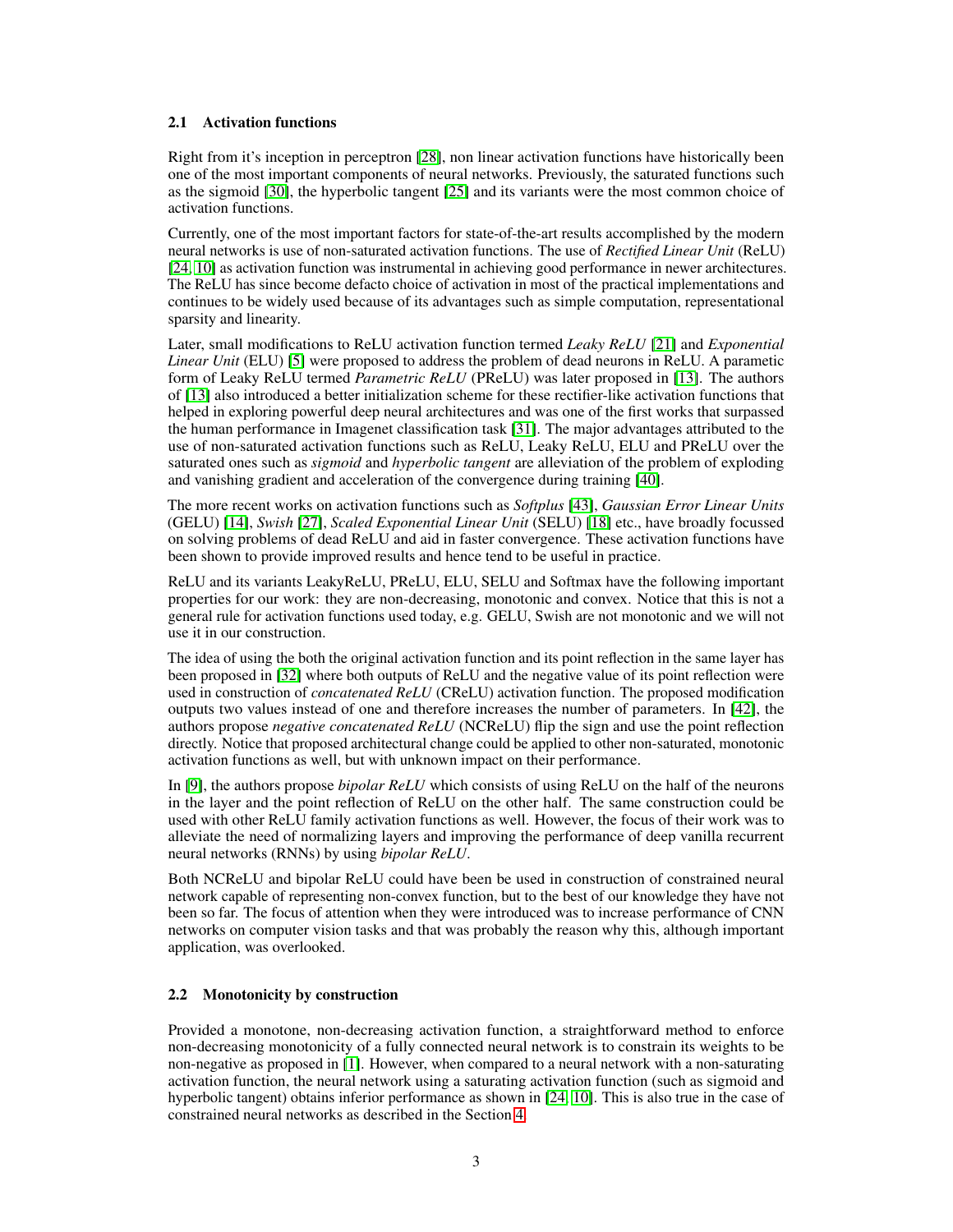If we replace sigmoid with a non-decreasing monotone convex activation function such as ReLU, resulting networks are easy to train and but can approximate convex functions only [\[20\]](#page-9-6). This limitation makes the method highly impractical as in the real-world use cases the functions modelled are rarely convex.

Another approach to build monotonic neural architecture is Min-Max networks where monotonic linear embedding and max-min-pooling are used [\[34\]](#page-10-4). In [\[7\]](#page-9-4), authors generalized this approach to handle functions that are partially monotonic and proved that the resulting networks have the universal approximation property. However, such networks are very difficult to train and not used in practice. Their construction does not allow for replacement with other activation functions.

Deep lattice networks (DLN) [\[41\]](#page-10-6) use a combination of linear calibrators and lattices [\[22\]](#page-10-5) for learning monotonic functions. This is the most widely used method in practice today, but not without its limitation. Lattices are structurally rigid thereby restricting the hypothesis space significantly. Also, DLN requires a very large number of parameters to obtain good performance.

### 2.3 Monotonicity by regularization

In the second category, the research works focus on enforning monotonicity during the training process by modifying the loss function or by adding additional regularization term.

In [\[35\]](#page-10-7), the authors propose a modified loss function that penalizes non-monotonicity of the model. The algorithm models the input distribution as a joint Gaussian estimated from the training data and samples random pairs of monotonic points that are added to the training data. In [\[11\]](#page-9-5), the authors propose a point-wise loss function that acts as a soft monotonicity constraint. These methods are straightforward to implement and can be used with any neural network architecture. However, these methods do not guarantee monotonicity of trained model.

Recently, there is an increasing number of proposed methods to certify or verify monotonicity obtained by regularization methods. In [\[20\]](#page-9-6), the authors propose an optimization-based technique for mathematically verifying, or rejecting, the monotonicity of an arbitrary piece-wise linear (e.g., ReLU) neural network. The method consists of transforming the monotonicity verification problem to a mixed integer linear programming (MILP) problem that can be solved using an off-the-shelf MILP solver.

In [\[36\]](#page-10-8), the authors propose an approach that finds counterexamples (defined as the pair of points where the monotonicity constraint is violated) by employing satisfiability modulo theories (SMT) solver [\[2\]](#page-9-13). To satisfy the monotonicity constraints, these counterexamples are included in the training data with adjustments to their target values so as to enforce next iterations of the model to be monotonic.

Both methods [\[20,](#page-9-6) [36\]](#page-10-8) have been shown to supports ReLU as the activation function only and there is no obvious way how to extend them to other activation functions. More precisely, they rely on piece-wise linearity of ReLU to work, the property not satisfied by other variants such as ELU, SELU, GELU, etc. Last but not least, the procedure for certifying/verifying using MILP or SMT solvers is computationally very costly. These approaches also require multiple reruns or iterations to arrive at certified/verified monotonic networks.

## 2.4 Universal approximation property

The classical Universal Approximation Theorem [\[6,](#page-9-14) [15,](#page-9-15) [26\]](#page-10-20) states that any continuous function on a closed interval can be approximated with a feed-forward neural network with one hidden layer if and only if its activation function is nonpolynomial. In [\[17\]](#page-9-16), authors prove the approximation property holds for arbitrary *deep* neural networks with bounded number of neurons in each layer holds if the activation function is nonaffine and differential at at least one point.

In [\[7\]](#page-9-4), authors shows the universal approximation property for constrained multivariate neural networks using *sigmoid* as the activation functions: any multivariate continuous monotone function on a compact subset of  $\mathbb{R}^k$  can be approximated with a constrained neural network of at most k layers.

However, the universal approximation theorem does not hold for constrained neural networks using monotonone convex non-saturated activation functions: the resulting model are convex and cannot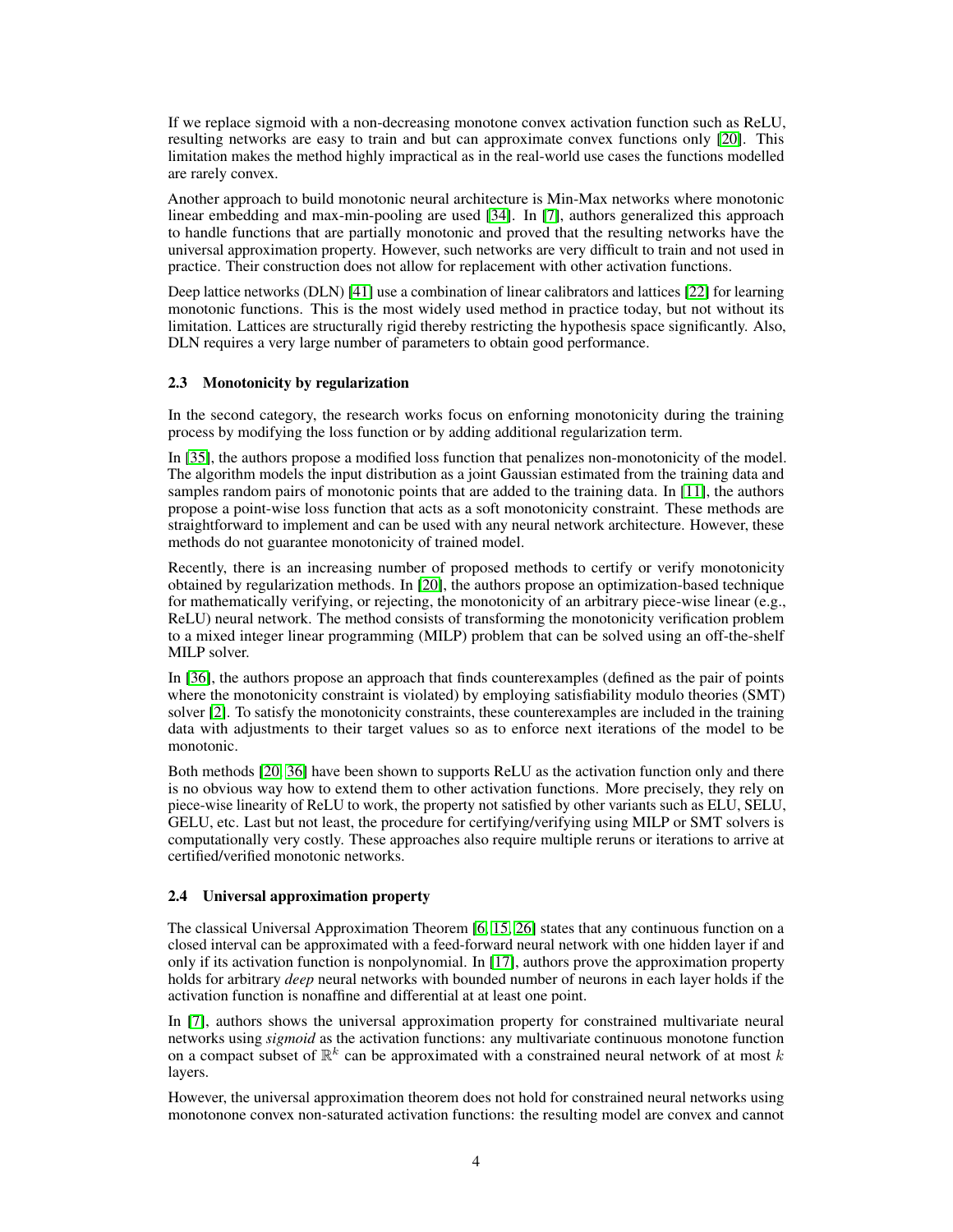<span id="page-4-0"></span>

Figure 1: Approximations of the cubic function  $f(x) = x^3$ 

approximate non-convex functions. We hypothesize the universal approximation property with respect to monotonic functions holds if both convex and concave monotone activation functions are used.

# 3 Constrained neural networks

Most of the commonly used activation functions such as ReLU, ELU, SELU etc. are monotonically increasing, convex, non-polynomial functions. When used in a fully-connected, feed-forward neural network with at least one hidden layer and with unconstrained weights, they can approximate any continuous function on a compact subset. The simplest way to construct a monotonic neural network is to constrain its weights when used in conjunction with a monotone activation function. However, when the activation function is convex as well, the constrained neural network is not able to approximate non-convex functions.

To better illustrate this, and to propose a simple solution in this particular example, we refer the readers to the Figure [1](#page-4-0) where the goal is to approximate a simple cubic function  $\hat{x}^3$  using a neural network with a single hidden layer with either 2 or 32 neurons and with ReLU activation. A cubic function is apt for our illustration since it is concave in the considered interval  $[-1, 0]$  and convex in the interval  $[0, -1]$ :

- Fig. [1a.](#page-4-0) An unconstrained ReLU network with  $n$  neurons can approximate both concave and convex segments of the cubic function using at most  $n + 1$  piecewise linear segments. Increasing the number of neurons will provide a better fit with the function being approximated. Notice that even though the cubic function is monotone, there is no guarantee that the trained model will be monotone as well.
- Fig. [1b.](#page-4-0) If we constrain the weights of the network to be non-negative while still employing ReLU activation, the resulting model is monotone and convex. We can no longer approximate non-convex segments such as the cubic function on  $[-1, 0]$  in the figure and increasing the number of neurons from 2 to 32 does not yield any significant improvement in the approximation.
- Fig. [1c.](#page-4-0) The proposed solution uses both convex and concave activation functions in the hidden layer, in this case bipolar ReLU, to gain ability to model non-convex, monotone continuous functions. Notice that increasing the number of neurons increases the number of piecewise linear segments to approximate the cubic function. The resulting network is monotone by construction even when trained on noisy data.

The schematic block diagram of our proposed solution (which we refer to as Constrained Monotone Fully Connected Layer or Monotonic Dense Unit interchangeably) is shown in the figure Fig. [2.](#page-5-0) The individual components of the proposed solution are defined and described in the subsequent subsection.

### 3.1 Constrained monotone fully connected layer

Our construction is preconditioned on a priori knowledge of (partial) monotonicity of a multivariate, multidimensional function f. Let  $f : K \to \mathbb{R}^m$  be defined on a compact segment  $K \subseteq \mathbb{R}^n$ . Then we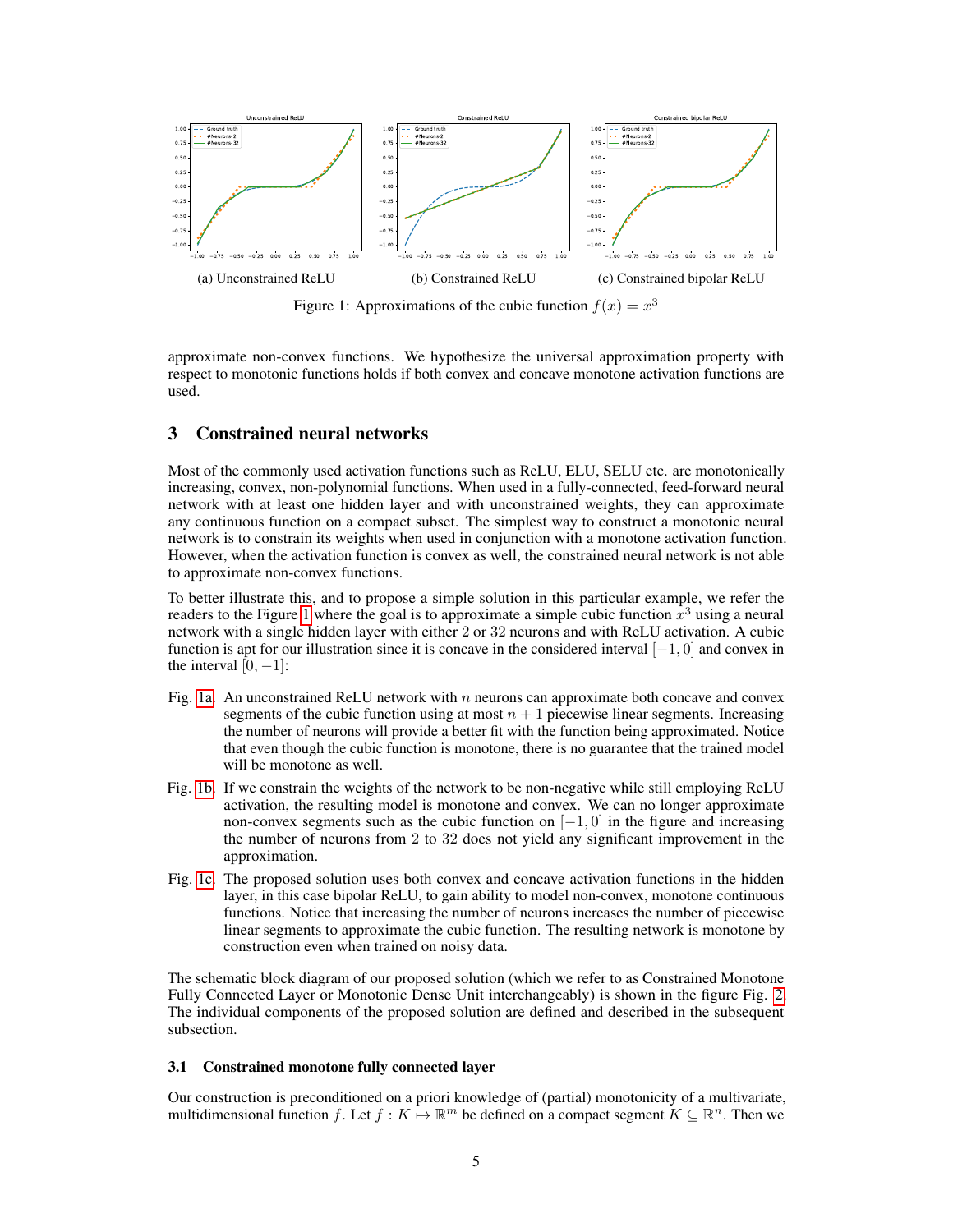<span id="page-5-0"></span>

Figure 2: Proposed Monotonic Dense Unit or Constrained Monotone Fully Connected Layer: The input to the layer is one dimensional vector  $x$  with n elements and the output is one dimensional vector y with m elements. The layer is parameterized with kernel weights  $W$ , a two-dimensional matrix with  $n \times m$  elements, and one dimensional vector bias b with m elements. The weights W are then constrained to obtain W' using the operation  $|.|_t$  with the help of *n*-dimensional monotonicity indicator vector t. *convex* function  $\tilde{\rho}$  is monotonically increasing and convex activation function (such as ReLU, ELU) and  $\hat{\rho}$  is its point reflection. We employ an m-dimensional *activation selector vector*  $\mathbf{s} \in [0,1]^m$  to obtain a *combined activation function*  $\rho^{\mathbf{s}}$  is a weighted sum of  $\tilde{\rho}$  and  $\hat{\rho}$ . Thus the output y is then obtained by  $y = \rho^s(|W|_t \cdot x + b)$ 

define its n-dimensional *monotonicity indicator vector* t element wise as follows:

$$
t_i = \begin{cases} 1 & \text{if } \frac{\partial f(\mathbf{x})_j}{\partial x_i} \ge 0 \text{ for each } j \in \{1, ..., m\} \\ -1 & \text{if } \frac{\partial f(\mathbf{x})_j}{\partial x_i} \le 0 \text{ for each } j \in \{1, ..., m\} \\ 0 & \text{otherwise} \end{cases}
$$
(1)

Given an  $(n \times m)$ -dimensional matrix W and n-dimensional monotonicity indicator vector t, we define the operation  $|.|_t$  assigning an  $(n \times m)$ -dimensional matrix  $\mathbf{W}' = |\mathbf{W}|_t$  to W as follows:

$$
w'_{i,j} = \begin{cases} |w_{i,j}| & \text{if } t_i = 1\\ -|w_{i,j}| & \text{if } t_i = -1\\ w_{i,j} & \text{otherwise} \end{cases}
$$
 (2)

**Definition 1** (Constrained linear layer). Let W be an  $(n \times m)$ -dimensional matrix, x an n*dimensional vector,* b *an* m*-dimensional vector and* h *an* m*-dimensional vector. Then the output* h *of the* constrained linear layer *with monotonicity indicator vector* t*, weights* W*, biases* b *and input* x *is:*

$$
\mathbf{h} = |\mathbf{W}|_{\mathbf{t}} \cdot \mathbf{x} + \mathbf{b} \tag{3}
$$

<span id="page-5-1"></span>**Lemma 1.** *For each*  $i \in \{1, ..., n\}$  *and*  $j \in \{1, ..., m\}$  *we have:* 

• *if*  $t_i = 1$ *, then*  $\frac{\partial h_j}{\partial x}$  $\frac{\partial f(x_i)}{\partial x_i} \geq 0$ , and • *if*  $t_i = -1$ *, then*  $\frac{\partial h_j}{\partial x_i}$  $\frac{\partial x_i}{\partial x_i} \leq 0.$ 

Let  $\breve{\rho}$  be a monotonically increasing *convex* function such as ReLU, ELU, etc. Then its point reflection  $\hat{\rho}$  around the origin is:

$$
\hat{\rho}(x) = -\breve{\rho}(-x) \tag{4}
$$

Notice that  $\hat{\rho}$  is a monotonically increasing *concave* function.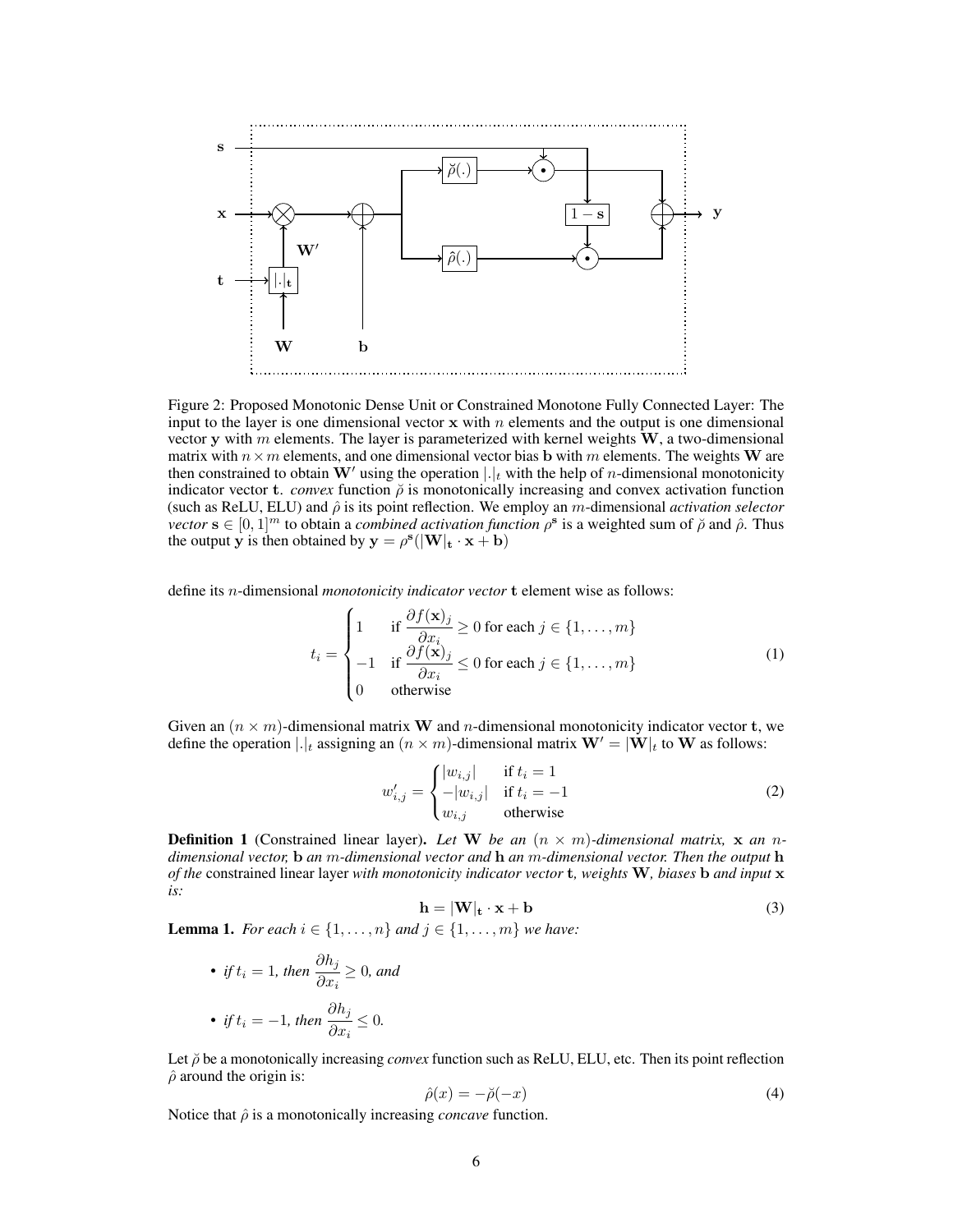<span id="page-6-1"></span>

Figure 3: Neural architecture type 1

Definition 2 (Combined activation function). *Given a monotonically increasing* convex *function*  $\breve{\rho}$ , its point reflection  $\hat{\rho}$  and m-dimensional activation selector vector  $s \in [0,1]^m$ , the output of the combined activation function  $\rho^s$  *is a weighted sum of*  $\tilde{\rho}$  *and*  $\hat{\rho}$ *:* 

$$
\rho^{\mathbf{s}}(\mathbf{h}) = \mathbf{s} \odot \breve{\rho}(\mathbf{h}) + (\mathbf{1} - \mathbf{s}) \odot \hat{\rho}(\mathbf{h})
$$
\n(5)

*where is the element-wise (Hadamard) product and* 1 *is* m*-dimensional vector with all elements equal to 1.*

<span id="page-6-0"></span>**Lemma 2.** Let 
$$
y = \rho^{s}(h)
$$
. Then for each  $j \in \{1, ..., m\}$  we have  $\frac{\partial y_{j}}{\partial h_{j}} \geq 0$ . Moreover

- *if*  $s = 1$ *, then*  $\rho_j^s$  *is convex; and*
- *if*  $s = 0$ *, then*  $\rho_j^s$  *is concave.*

Definition 3 (Monotone constrained fully connected layer). *Let* n *and* m *be positive natural numbers,* ρ˘ *a monotonically increasing* convex *function,* t *an* n*-dimensional monotonicity selector vector and* s *an* m*-dimensional activation selector vector. Then the* monotone constrained fully connected layer *with* m neurons is a tuple  $(\check{\rho}, \mathbf{t}, \mathbf{s})$ , denoted  $\mathcal{MFC}_{\check{\rho}, \mathbf{s}, \mathbf{t}}$ .

*Moreover, let weights* W *be an* (n × m)*-dimensional matrix, biases* b *an* m*-dimensional vector and input* x *an* n*-dimensional vector. Then the* output function *of the monotone constrained fully*  $connected$  layer, denoted  $\mathcal{MFC}_{\breve{\rho},\mathbf{s},\mathbf{t}}^{\mathbf{W},\mathbf{b}}(\mathbf{x})$ , assigns an  $m$ -dimensional vector  $\mathbf{y}$  to  $(\mathbf{W},\mathbf{b},\mathbf{x})$  as follows:

$$
\mathbf{y} = \mathcal{M}\mathcal{F}\mathcal{C}_{\breve{\rho},\mathbf{s},\mathbf{t}}^{\mathbf{W},\mathbf{b}}(\mathbf{x}) = \rho^{\mathbf{s}}\left(|\mathbf{W}|_{\mathbf{t}} \cdot \mathbf{x} + \mathbf{b}\right)
$$
(6)

Notice that  $\mathcal{MFC}_{\breve{\rho},\mathbf{s},\mathbf{t}}$  determines an architecture of the layer, while  $\mathcal{MFC}_{\breve{\rho},\mathbf{s},\mathbf{t}}^{\mathbf{W},\mathbf{b}}$  is a fully instantiated layer with all of its internal parameters  $W$  and  $b$  defining a function from input to output values.

From Lemma [1](#page-5-1) and [2](#page-6-0) directly follows:

**Corollary 3.** *For each*  $i \in \{1, \ldots, n\}$  *and each*  $j \in \{1, \ldots, m\}$  *we have:* 

$$
if t_i = 1, then \frac{\partial y_j}{\partial x_i} \ge 0; \qquad \text{if } s = 1, then y_j \text{ is convex};
$$
  

$$
if t_i = -1, then \frac{\partial y_j}{\partial x_i} \le 0; \qquad \text{if } s = 0, then y_j \text{ is concave}.
$$

On the layer level, we can control both monotonicity, convexity and concavity of the output with respect to chosen input variables. The following section discuss how we can use such layers to build practical neural networks with the same properties.

#### 3.2 Composing monotonic constrained dense layers

As mentioned before, the main advantage of our proposed monotonic dense unit is its simplicity. We can build deep neural nets with different architectures by plugging in our monotonic dense blocks. The figures Fig [3](#page-6-1) and [4](#page-7-1) shows two examples of neural architectures that can be built using the proposed monotonic dense block.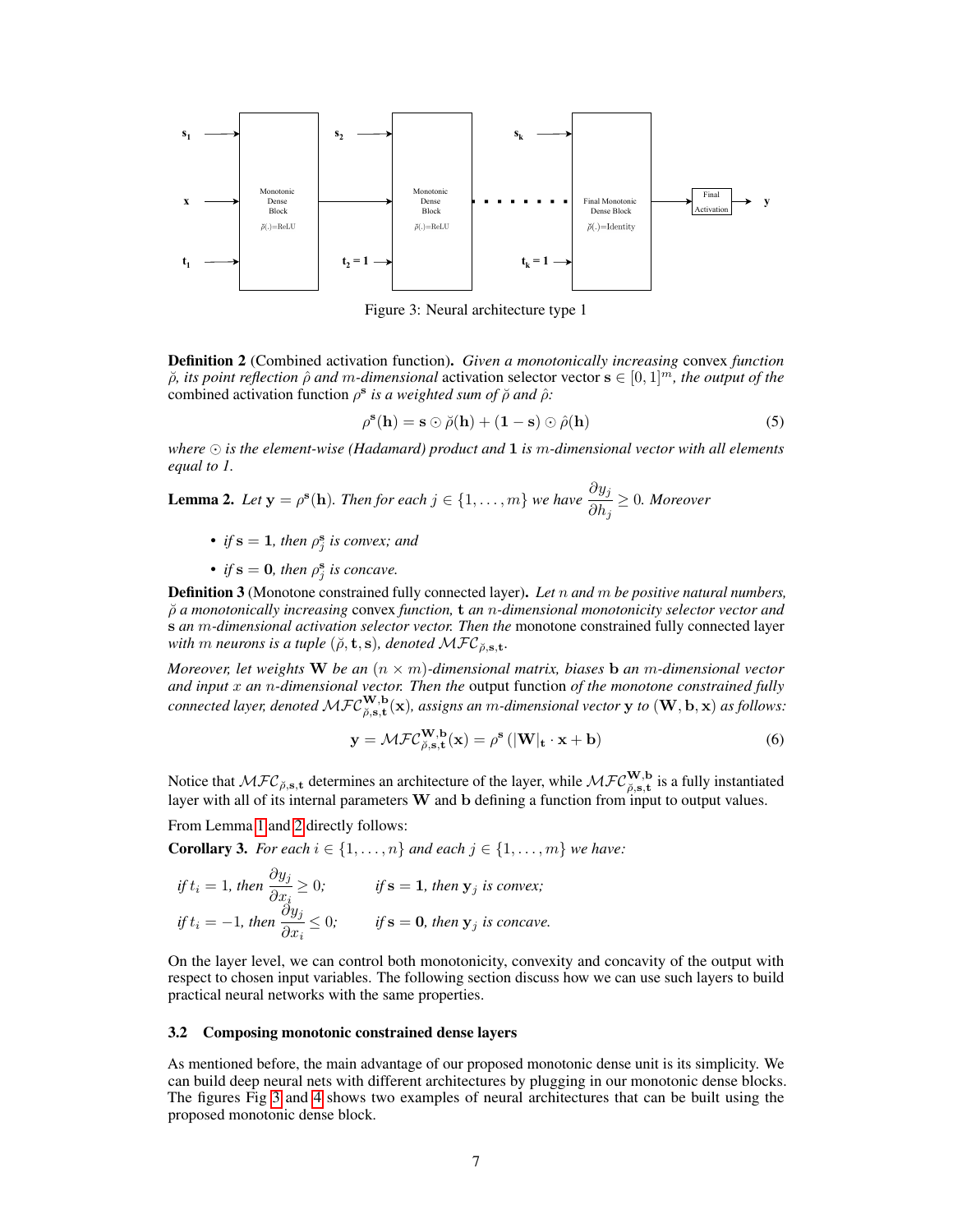<span id="page-7-1"></span>

Figure 4: Neural architecture type 2

The figure Fig. [3](#page-6-1) shows an example of a model with both monotonic feature and non-monotonic feature in the input. For non-monotonic feature, we can employ any kind of neural network layer such as simple fully connected or dense layer, or embedding neural network layer or even complicated block such as transformer etc. For the sake of simplicity, we show neural architecture example with only dense layer. For monotonic feature, we specifically employ the proposed monotonic dense unit. It should be noted that our proposed monotonic dense unit would act as a regular dense layer without any constraint on weights if the indicator vector t is 0. In this specific example, there is only one hidden monotonic dense layer and the bipolar activation is used in the hidden layer. For the final output monotonic dense layer we do not employ any activation but only the weights are constrained to be non-negative to preserve monotonicity. Depending on whether the problem at hand is a regression problem or a classification problem or even a multi-task problem we employ appropriate final activation function (such as linear activation or sigmoid or softmax) to obtain the final output.

The figure Fig. [4](#page-7-1) shows another example of a model with monotonically increasing and convex feature, monotonically decreasing and concave feature, and non-monotonic feature in the input. Each of the input feature has a separate dense layer associated with it. The weights of the monotonic dense unit associated with the first feature is constrained to be positive and a convex monotonic activation function is used as is. The weights of the monotonic dense unit associated with the first feature is constrained to be negative and point reflection (or mirror) of a convex monotonic activation function is used. The third feature has a dense layer with unconstrained weights associated with it since it is non-monotonic. The weights of the subsequent neural layers are constrained to be non-negative just like the example above to enforce monotonicity in the whole network.

# <span id="page-7-0"></span>4 Experiments

In order to analyze practical utility of the proposed method, we experiment with various datasets and compare with the recent state-of-the-art. For the first set of experiments, we use the datasets employed by authors in [\[20\]](#page-9-6) and use the exact train and test split for proper comparison. We perform experiments on 3 datasets: COMPAS [\[16\]](#page-9-17), which is a classification dataset with 13 features of which 4 are monotonic; Blog Feedback Regression [\[3\]](#page-9-18), which is a regression dataset with 276 features of which 8 are monotonic; Loan Defaulter<sup>[3](#page-7-2)</sup>, which is a classification dataset with 28 features of which 5 are monotonic. The dataset contains half a million data points. For comparison with other methods, we compare with *Certified monotonic networks (Certified)* [\[20\]](#page-9-6) and other methods described in it.

For the second set of experiments, we use 2 datasets: *Auto MPG* (which is a regression dataset with 3 monotonic features) and *Heart Disease* (which is a classification dataset with 2 monotonic features) as employed in the work [\[36\]](#page-10-8) and once again use the exact train and test split for proper comparison. We compare with the method *COMET* described in [\[36\]](#page-10-8) along with *Min-Max Net* [\[7\]](#page-9-4) and *Deep Lattice Network (DLN)* [\[41\]](#page-10-6) as described in [\[36\]](#page-10-8).

<span id="page-7-2"></span><sup>3</sup> https://www.kaggle.com/wendykan/lending-club-loan-data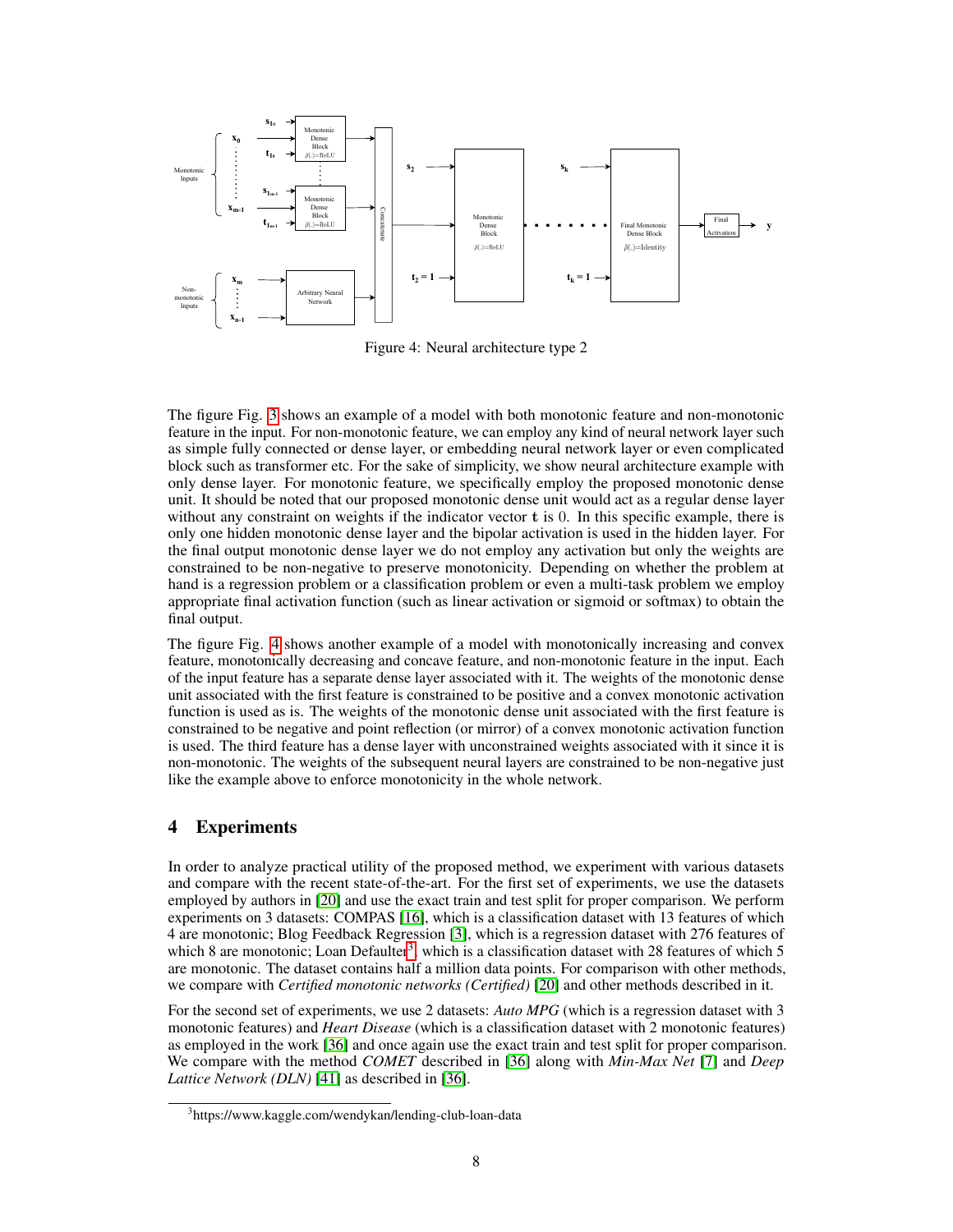For the classification tasks, we use cross-entropy and for the regression tasks, we use mean-squarederror as loss functions. We employ gridsearch to find the optimal number of neurons, network depth or layers, batch size, activation function and the number of epochs. For training, we first find the optimal learning rate using learning rate finder [\[37\]](#page-10-21) and then train with one cycle policy [\[38\]](#page-10-22).

The source code for all the experiments can be found at the following URL: <https://github.com/airtai/monotonic-dense-layer>

### 4.1 Results

The results on the dataset above are summarized in Tables [1,](#page-8-0) [2.](#page-8-1) It shows that our method tends either match or surpass the other methods in terms of test accuracy for classification tasks and root mean squared error (RMSE) for regression tasks. For each of the datasets, we run the experiments ten times after finding the optimal hyperparameters and report mean and standard deviation of best five results. Experiment results show that networks learned by our method can achieve better results with fewer parameters, than the best-known and state-of-the-art algorithms for monotonic neural networks, including Min-Max Network [\[7\]](#page-9-4) and Deep Lattice Network [\[41\]](#page-10-6).

<span id="page-8-0"></span>

| Method          | COMPAS <sub>[16]</sub> |                     | Blog Feedback [3] |                   | Loan Defaulter |                     |
|-----------------|------------------------|---------------------|-------------------|-------------------|----------------|---------------------|
|                 | Parameters             | Test Acc $\uparrow$ | Parameters        | RMSE $\downarrow$ | Parameters     | Test Acc $\uparrow$ |
| Isotonic        | N.A.                   | 67.6%               | N.A.              | 0.203             | N.A.           | $62.1\%$            |
| XGBoost [4]     | N.A.                   | $68.5\% \pm 0.1\%$  | N.A.              | $0.176 \pm 0.005$ | N.A.           | $63.7\% \pm 0.1\%$  |
| Crystal [22]    | 25840                  | $66.3\% + 0.1\%$    | 15840             | $0.164 \pm 0.002$ | 16940          | $65.0\% + 0.1\%$    |
| <b>DLN</b> [41] | 31403                  | $67.9\% \pm 0.3\%$  | 27903             | $0.161 \pm 0.001$ | 29949          | $65.1\% + 0.2\%$    |
| Min-Max Net [7] | 42000                  | $67.8\% + 0.1\%$    | 27700             | $0.163 \pm 0.001$ | 29000          | $64.9\% \pm 0.1\%$  |
| Non-Neg-DNN     | 23112                  | $67.3\% \pm 0.9\%$  | 8492              | $0.168 \pm 0.001$ | 8502           | $65.1\% + 0.1\%$    |
| Certified [20]  | 23112                  | $68.8\% + 0.2\%$    | 8492              | $0.158 \pm 0.001$ | 8502           | $65.2\% + 0.1\%$    |
| Ours            | 101                    | $68.9\% + 0.5\%$    | 1101              | $0.156 \pm 0.001$ | 177            | $65.3\% + 0.001\%$  |

<span id="page-8-1"></span>Table 1: Comparison of our method with other methods described in [\[20\]](#page-9-6)

| <b>Method</b>                                         | Auto MPG          | Heart Disease       |  |
|-------------------------------------------------------|-------------------|---------------------|--|
|                                                       | RMSE $\downarrow$ | Test Acc $\uparrow$ |  |
| Min-Max Net [7]    10.14 $\pm$ 1.54   0.75 $\pm$ 0.04 |                   |                     |  |
| <b>DLN</b> [41]                                       | $13.34 \pm 2.42$  | $0.86 \pm 0.02$     |  |
| COMET <sub>[36]</sub>                                 | $8.81 \pm 1.81$   | $0.86 \pm 0.03$     |  |
| Ours                                                  | $3.04 \pm 0.13$   | $0.86 \pm 0.02$     |  |

Table 2: Comparison of our method with other methods described in [\[36\]](#page-10-8)

# 5 Conclusion

In this paper, we proposed a simple and elegant solution to build constrained monotonic networks which can approximate convex as well as concave functions. Specifically, we introduced a constrained monotone fully connected layer which can be used as a drop-in replacement for a fully connected layer to enforce monotonicity. We then employed our constrained monotone fully connected layer to build neural network models and showed that we can achieve either similar or better results to the recent state-of-the-art ([\[36,](#page-10-8) [20\]](#page-9-6) in addition to the well-known works such as Min-Max networks [\[7\]](#page-9-4) and DLNs [\[41\]](#page-10-6). One drawback of our proposed method is that we are restricted by the choice of activation functions i.e., we can only employ monotonic activation functions. In future, we would like to build simple monotonic counterparts for other standard neural layers such as convolutional neural networks, recurrent neural networks and its variants, and attention models.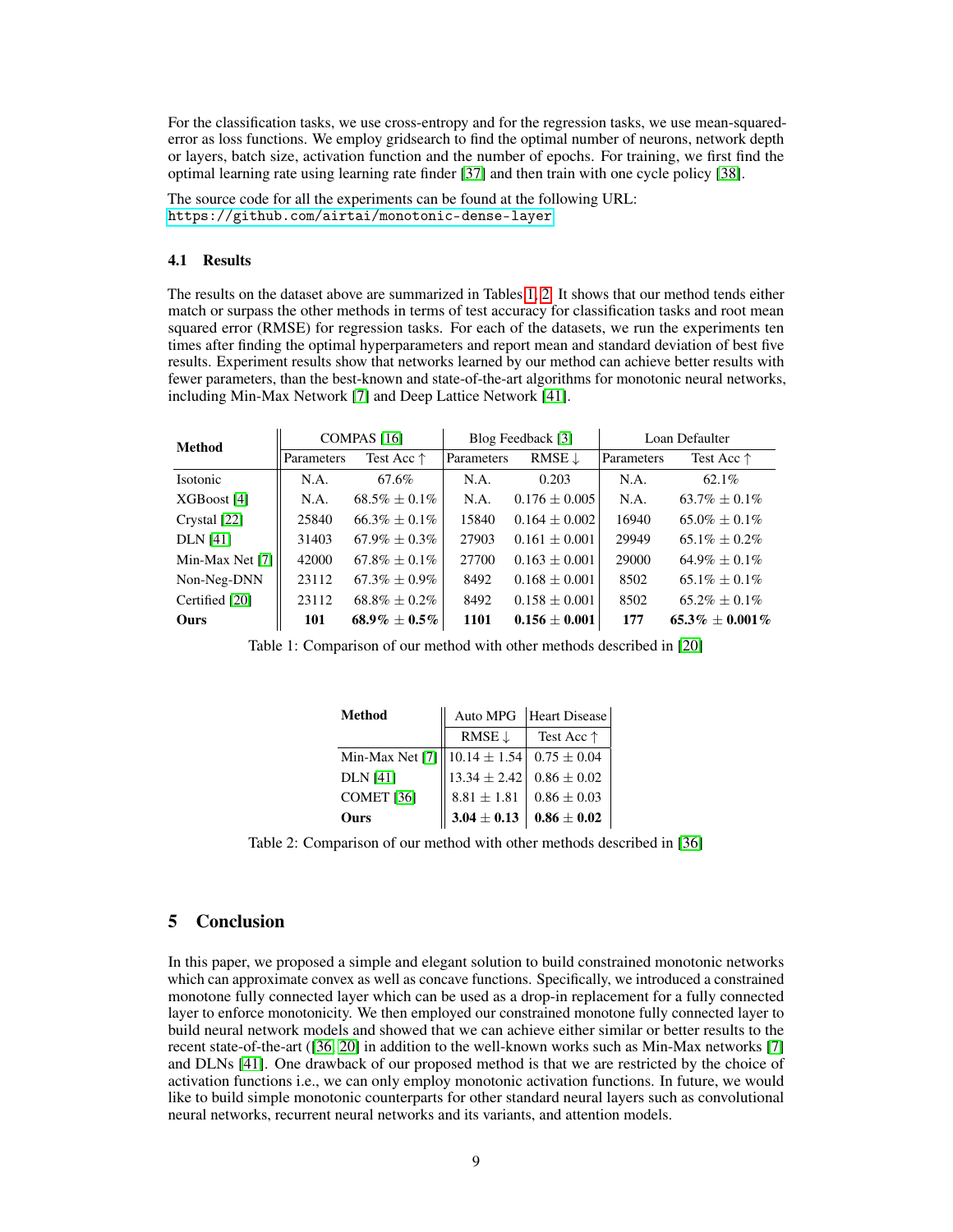## References

- <span id="page-9-3"></span>[1] N. P. Archer and S. Wang. Application of the back propagation neural network algorithm with monotonicity constraints for two-group classification problems. *Decision Sciences*, 24(1):60–75, 1993.
- <span id="page-9-13"></span>[2] C. Barrett and C. Tinelli. Satisfiability modulo theories. In *Handbook of model checking*, pages 305–343. Springer, 2018.
- <span id="page-9-18"></span>[3] K. Buza. Feedback prediction for blogs. In *Data analysis, machine learning and knowledge discovery*, pages 145–152. Springer, 2014.
- <span id="page-9-19"></span>[4] T. Chen and C. Guestrin. XGBoost: A scalable tree boosting system. In *Proceedings of the 22nd ACM SIGKDD International Conference on Knowledge Discovery and Data Mining*, KDD '16, pages 785–794, New York, NY, USA, 2016. ACM.
- <span id="page-9-8"></span>[5] D. Clevert, T. Unterthiner, and S. Hochreiter. Fast and accurate deep network learning by exponential linear units (ELUs). In Y. Bengio and Y. LeCun, editors, *4th International Conference on Learning Representations, ICLR 2016, San Juan, Puerto Rico, May 2-4, 2016, Conference Track Proceedings*, 2016.
- <span id="page-9-14"></span>[6] G. Cybenko. Approximation by superpositions of a sigmoidal function. *Mathematics of Control, Signals, and Systems (MCSS)*, 2(4):303–314, Dec. 1989.
- <span id="page-9-4"></span>[7] H. Daniels and M. Velikova. Monotone and partially monotone neural networks. *IEEE Transactions on Neural Networks*, 21(6):906–917, 2010.
- <span id="page-9-1"></span>[8] C. Dugas, Y. Bengio, F. Bélisle, C. Nadeau, and R. Garcia. Incorporating second-order functional knowledge for better option pricing. *Advances in neural information processing systems*, 13, 2000.
- <span id="page-9-12"></span>[9] L. H. Eidnes and A. Nøkland. Shifting mean activation towards zero with bipolar activation functions. In *6th International Conference on Learning Representations, ICLR 2018, Vancouver, BC, Canada, April 30 - May 3, 2018, Workshop Track Proceedings*, 2018.
- <span id="page-9-7"></span>[10] X. Glorot, A. Bordes, and Y. Bengio. Deep sparse rectifier neural networks. In *Proceedings of the fourteenth international conference on artificial intelligence and statistics*, pages 315–323. JMLR Workshop and Conference Proceedings, 2011.
- <span id="page-9-5"></span>[11] A. Gupta, N. Shukla, L. Marla, A. Kolbeinsson, and K. Yellepeddi. How to incorporate monotonicity in deep networks while preserving flexibility? *arXiv preprint arXiv:1909.10662*, 2019.
- <span id="page-9-2"></span>[12] M. Gupta, A. Cotter, J. Pfeifer, K. Voevodski, K. Canini, A. Mangylov, W. Moczydlowski, and A. Van Esbroeck. Monotonic calibrated interpolated look-up tables. *The Journal of Machine Learning Research*, 17(1):3790–3836, 2016.
- <span id="page-9-9"></span>[13] K. He, X. Zhang, S. Ren, and J. Sun. Delving deep into rectifiers: Surpassing human-level performance on imagenet classification. In *Proceedings of the IEEE international conference on computer vision*, pages 1026–1034, 2015.
- <span id="page-9-10"></span>[14] D. Hendrycks and K. Gimpel. Bridging nonlinearities and stochastic regularizers with Gaussian error linear units. *CoRR*, abs/1606.08415, 2016.
- <span id="page-9-15"></span>[15] K. Hornik. Approximation capabilities of multilayer feedforward networks. *Neural Networks*, 4(2):251–257, Mar 1991.
- <span id="page-9-17"></span>[16] S. M. J. Angwin, J. Larson and L. Kirchner. Machine bias: There's software used across the country to predict future criminals. and it's biased against blacks. *ProPublica*, 2016.
- <span id="page-9-16"></span>[17] P. Kidger and T. Lyons. Universal approximation with deep narrow networks. In *Proceedings of the 33rd Annual Conference on Learning Theory (COLT 2020)*, pages 2306–2327, 2020.
- <span id="page-9-11"></span>[18] G. Klambauer, T. Unterthiner, A. Mayr, and S. Hochreiter. Self-normalizing neural networks. *Advances in neural information processing systems*, 30, 2017.
- <span id="page-9-0"></span>[19] Y. LeCun, Y. Bengio, and G. Hinton. Deep learning. *Nature*, 521(7553):436–444, May 2015.
- <span id="page-9-6"></span>[20] X. Liu, X. Han, N. Zhang, and Q. Liu. Certified monotonic neural networks. *Advances in Neural Information Processing Systems*, 33:15427–15438, 2020.